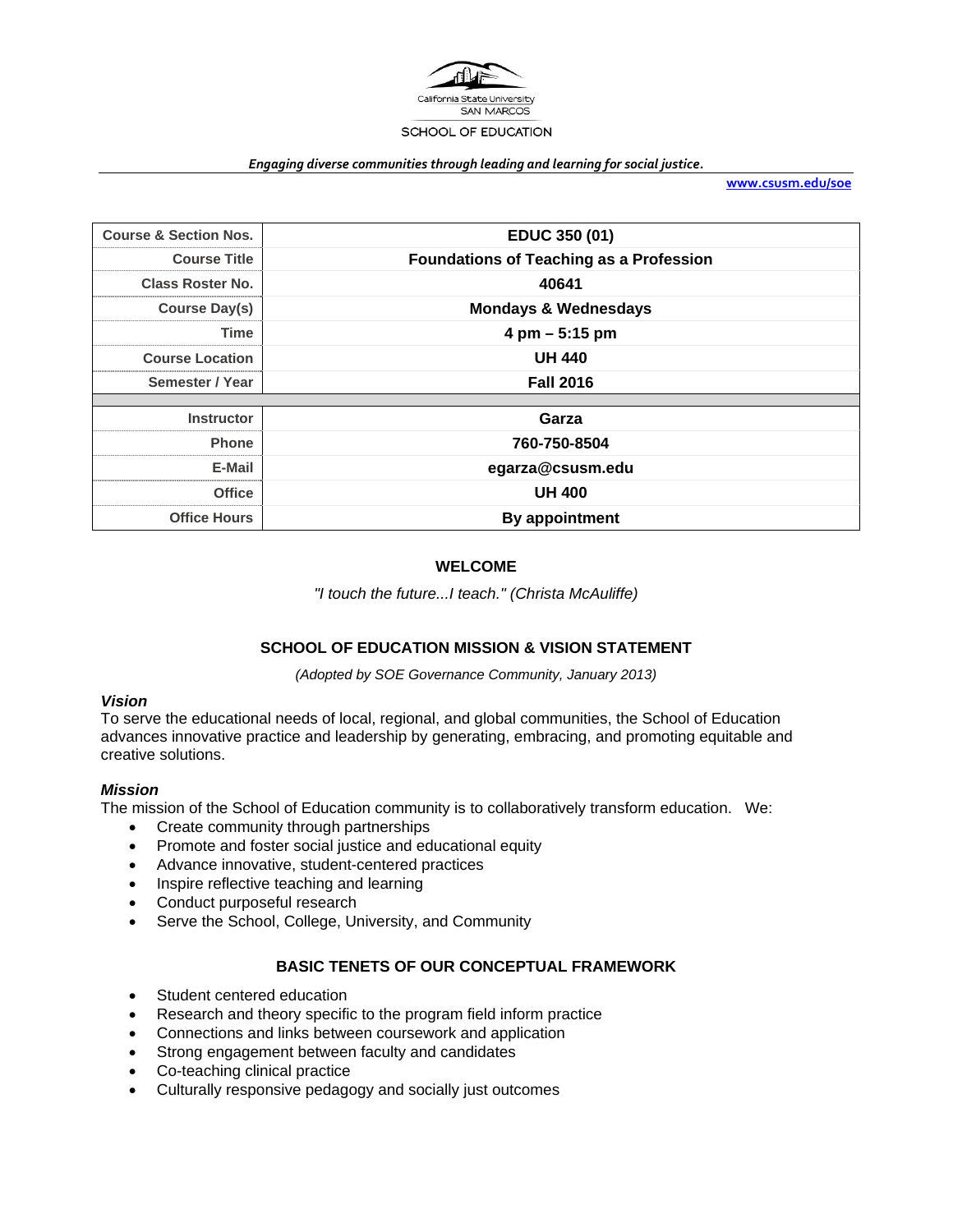#### **TABLE OF CONTENTS**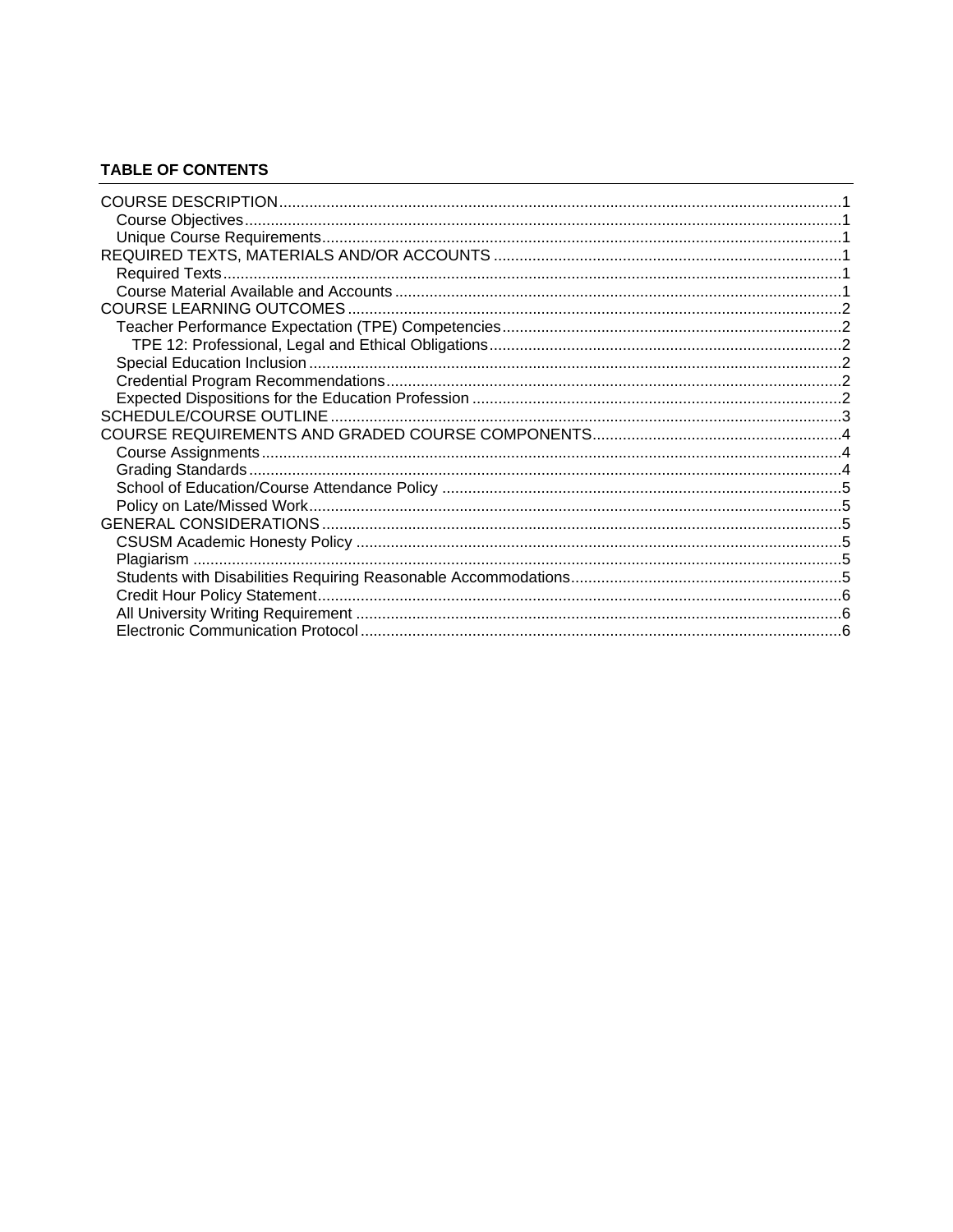### **COURSE DESCRIPTION**

Required for all credential candidates. An orientation to careers in K-12 education. Focuses on teaching and schooling from multiple perspectives, with an emphasis on current thinking and practices in public education in the U.S. Subjects from the sociological, philosophical, and historical foundations of education are addressed. Readings from the lives of teachers and interactions with local educators will assist students to understand the richness and the complexities of teaching as a career. Emphasizes the importance of education for all children in a diverse society. Intended for individuals interested in becoming teachers to understand the nature of formal education in the United States and to assess teaching as a career. Participation in forty-five (45) hours of supervised fieldwork assignments in K-12 classroom settings.

### **Course Objectives**

Course Objectives:

This course serves as an orientation to careers in elementary, middle and high school education. Upon completion of this course, teacher candidates should understand the nature of formalized education in the United States and be able to assess his or her interest in teaching as a career. Major topics include:

- Understanding the roles of schools in society.
- Exploring philosophies and contemporary issues in education.
- Assessing the roles of teachers in schools.
- Understanding the qualifications and credentialing process for California teachers.
- Understanding and appreciating the student as an individual.
- Understanding factors affecting student achievement.
- Understanding critical issues in curriculum and instruction.
- Understanding infusion of special education in general education practices.
- Understanding the laws that influence teaching responsibilities.

This course is required for all credential candidates. All students must complete forty-five (45) hours of supervised fieldwork in K-12 classrooms.

### **Unique Course Requirements**

**Field Experience**: Students are required to participate in 40 hours of supervised field experience assignments in a variety of public school settings. Details on the field experience are found on the cougar course. Documentation of these hours is required to receive a grade in EDUC 350. Cal State San Marcos students are expected to adhere to professional standards in their dress and behavior in the field. Required clearances (fingerprints, TB test) are the responsibility of the student. Please note that a recommendation is a requirement for admission to the Cal State San Marcos Teacher Credentialing programs. Usually this recommendation is requested from the classroom teacher where most of the field experience is done, also known as a Field Experience Recommendation.

### **REQUIRED TEXTS, MATERIALS AND/OR ACCOUNTS**

### **Required Texts**

Sadker, D. and Zittleman, K. (2016). Teachers, Schools, and Society: A Brief Introduction to Education," (4th edition), McGraw Hill. ISBN 978-0-07-811043-6

#### **Course Material Available and Accounts**

Scholarly articles, applied articles and online sources from academic researchers and field practitioners. These are posted in our Cougar Courses website at https://cc.csusm.edu/ for EDUC 350 (01) 40641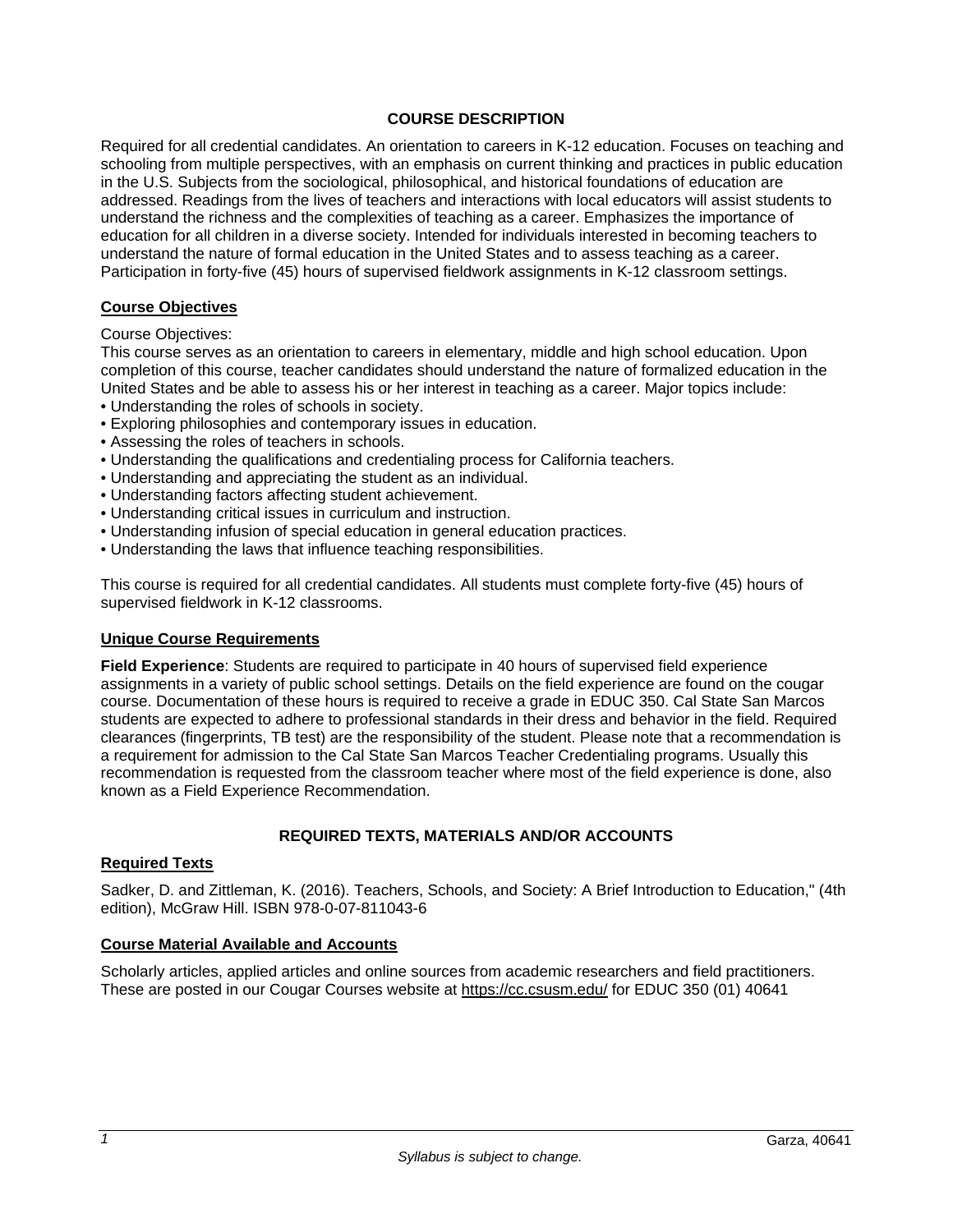# **COURSE LEARNING OUTCOMES**

# **Teacher Performance Expectation (TPE) Competencies**

The course objectives, assignments, and assessments have been aligned with the California Commission for Teacher Credentialing (CTC). A primary goal of EDUC 350 is to begin the process of developing teacher candidates to become professional educators. The following TPE of the California CTC is expected to be met during EDUC 350:

# **TPE 12: Professional, Legal and Ethical Obligations**

Candidates are aware of their own personal values and biases and recognize ways in which these values and biases affect the teaching and learning of students. They resist racism and acts of intolerance. Candidates appropriately manage their professional time spent in teaching responsibilities to ensure that academic goals are met. Candidates for a Teaching Credential understand and honor legal and professional obligations to protect the privacy, health, and safety of students, families, and other school professionals. They are aware of and act in accordance with ethical considerations and they model ethical behaviors for students. Candidates understand and honor all laws relating to professional misconduct and moral fitness.

### **Teaching Performance Assessment for Developing as a Professional Educator**

The successful completion of the personal philosophy assignment is a requirement for completion of this course and is a component of partially meeting the TPE described above. This statement will be used for assessment both in the course and at completion of the School of Education program. Retain an electronic copy of your statement for submission for your portfolio at the completion of your teacher education program.

### **Special Education Inclusion**

Consistent with the intent to offer a seamless teaching credential in the School of Education, this course will introduce the collaborative infusion of special education competencies that reflect inclusive educational practices. Students will demonstrate knowledge of laws and dispositions that relate to special education through a variety of activities such as the viewing and analysis of the video F.A.T. City, reading and analysis of special education law, and articles for creating an inclusive school.

### **Credential Program Recommendations**

As one of several evaluation methods, EDUC 350 course instructors are asked for feedback concerning credential candidates who are applying for programs at Cal State San Marcos. Keep in mind that your professionalism and hard work in this class not only affect your course grade, but also indicate your readiness for a credential program.

### **Expected Dispositions for the Education Profession**

Education is a profession that has, at its core, certain dispositional attributes that must be acquired and developed. Teaching and working with learners of all ages requires not only specific content knowledge and pedagogical skills, but positive attitudes about multiple dimensions of the profession. The School of Education has identified six dispositions that must be evident in teacher candidates: social justice and equity, collaboration, critical thinking, professional ethics, reflective teaching and learning, and life-long learning. These dispositions have observable actions that will be assessed throughout the preparation program. For each dispositional element, there are three levels of performance - *unacceptable*, *initial target*, and *advanced target*. The description and rubric for the three levels of performance offer measurable behaviors and examples. The assessment is designed to provide candidates with ongoing feedback for their growth in professional dispositions and includes a self-assessment by the candidate. The dispositions and rubric are presented, explained and assessed in one or more designated courses in each program as well as in clinical practice. Based upon assessment feedback candidates will compose a reflection that becomes part of the candidate's Teaching Performance Expectation portfolio. Candidates are expected to meet the level of *initial target* during the program.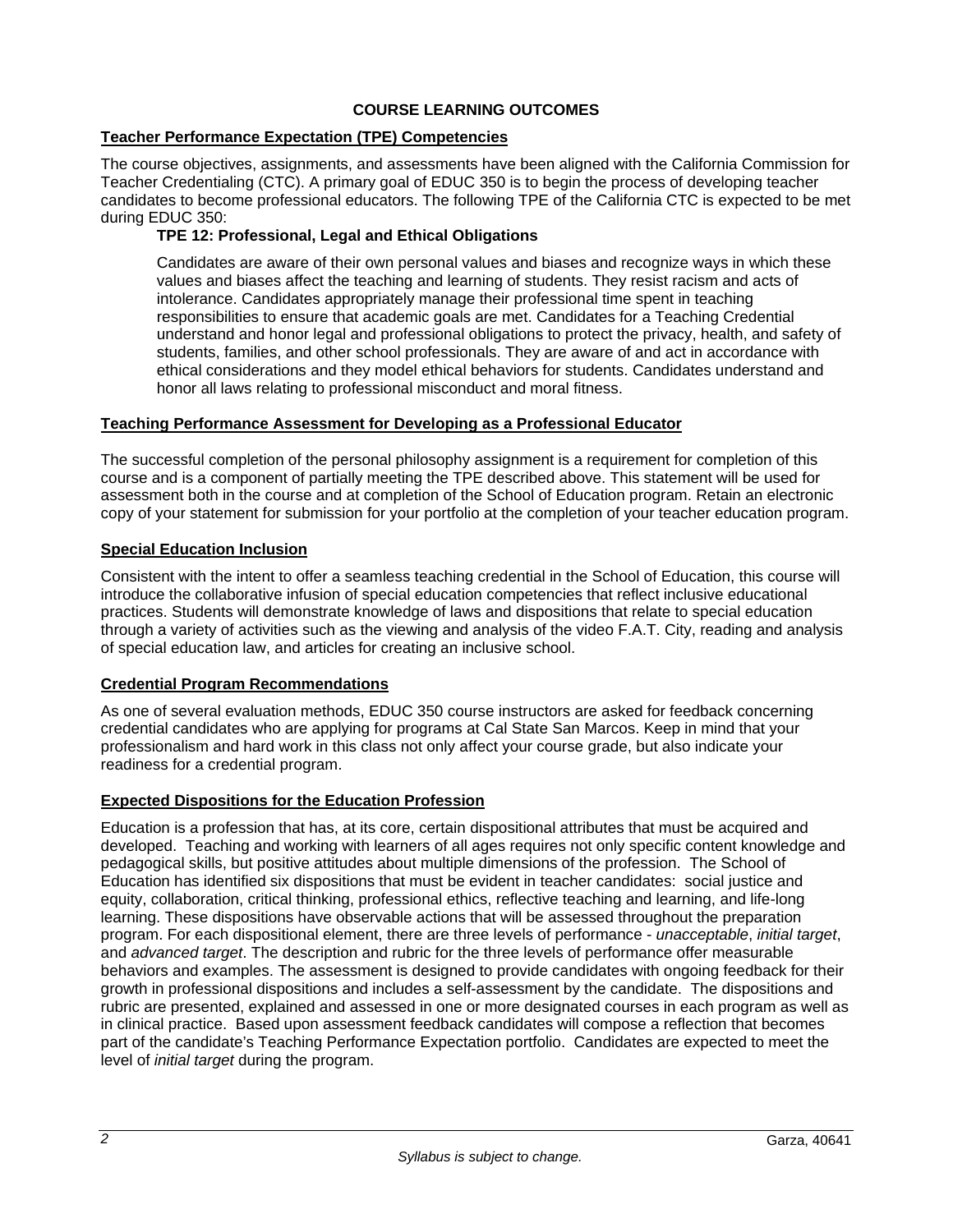# **SCHEDULE/COURSE OUTLINE**

| <b>Date</b>         | <b>Topics</b>                       | <b>Activities &amp; Assignments &amp;</b>           |
|---------------------|-------------------------------------|-----------------------------------------------------|
|                     |                                     | <b>Due Dates</b>                                    |
| <b>MODULE 1</b>     | Teaching: A Profession              | <b>Complete Module Activities</b>                   |
| Session 1: Aug 29   | <b>TPE 12</b>                       | <b>Post: Current Events</b><br>$\bullet$            |
| Session 2: Aug 31   | SOE Tchr Prep Programs              | Post: TPE 12 self-assessment                        |
| Labor Day: Sept 5   | S&Z ch. 1                           | Forum: respons2 Introductions<br>$\bullet$          |
| Session 4: Sept 7   |                                     |                                                     |
| <b>MODULE 2</b>     | Philosophies of Ed                  | <b>Complete Module Activities</b>                   |
| Session 5: Sept 12  | S&Z ch. 6                           | Why Inclusion? Villa & Thousand<br>$\bullet$        |
| Session 6: Sept 14  | Inclusion & F.A.T. City             | Forum: respons2 Multiple Intelligences<br>$\bullet$ |
| Session 7: Sept 19  | Nature of Learner                   | DUE:                                                |
| Session 8: Sept 21  | S&Z ch. 2, 3 & 5                    | Field Experience Waiver Request (if applicable)     |
| <b>MODULE 3</b>     | <b>Goals of Education</b>           | <b>Complete Module Activities</b>                   |
| Session 9: Sept 26  | Purpose & Curriculum                | Post: Goals of Ed Survey<br>$\bullet$               |
| Session 10: Sept 28 | <b>Common Core</b>                  | Forum: respons2 F.A.T. City                         |
| Session 11: Oct 3   | Nature of Knowledge                 | DUE:                                                |
| Session 12: Oct 5   | S&Z ch. 9 & 10                      | Paper ~ Interview of a Teacher                      |
| <b>MODULE 4</b>     | Tchr Knowledge & Skills             | <b>Complete Module Activities</b>                   |
| Session 13: Oct 10  | <b>Dispositions &amp; Attitudes</b> | "Believe in Me" video<br>$\bullet$                  |
| Session 14: Oct 12  | <b>Effective Teachers</b>           | <b>Blooms Taxonomy Tutorial</b><br>$\bullet$        |
| Session 15: Oct 17  | Nature of Tchng & Lrng              | <b>Tomorrow's Teacher</b><br>$\bullet$              |
| Session 16: Oct 19  | S&Z ch. 3 & 11                      |                                                     |
| <b>MODULE 5</b>     | Components of Instruction           | <b>Complete Module Activities</b>                   |
| Session 17: Oct 24  | Pedagogy                            | Forum: respons2 "Tomorrow's Teacher"<br>$\bullet$   |
| Session 18: Oct 26  | <b>Instruction &amp; Testing</b>    | DUE:                                                |
| Session 19: Oct 31  | S&Z ch. 10                          | Paper ~ Personal Philosophy of Ed                   |
| Session 20: Nov 2   |                                     |                                                     |
| <b>MODULE 6</b>     | Ethics in Education                 | <b>Complete Module Activities</b>                   |
| Session 21: Nov     | (rights/responsibilities)           | <b>NEA Code of Ethics</b><br>$\bullet$              |
| <b>Thanksgiving</b> | S&Z ch. 8                           | Forum: respons2 Ed Gov & Finance<br>$\bullet$       |
| Session 23: Nov 28  | Organizxn, Gov & Finance            | DUE:                                                |
| Session 24: Nov 30  | S&Z ch. 7                           | Presentation ~ Contemporary Issue in Education      |
| <b>MODULE 7</b>     | Revisiting TPE 12                   | <b>Complete Module Activities</b>                   |
| Session 25: Dec 5   | Creativity in T&L                   | DUE:                                                |
| Session 26: Dec 7   | RSAnimaxn Performance               | Report ~ Classroom Observation Reports              |
|                     |                                     | <b>Culminating Activity</b>                         |
| <b>MODULE 8</b>     | No final                            | DUE:                                                |
| Final Exm Wk        |                                     | Field Experience Verification of Observation Hours  |
| Dec 12 & Dec 14     |                                     |                                                     |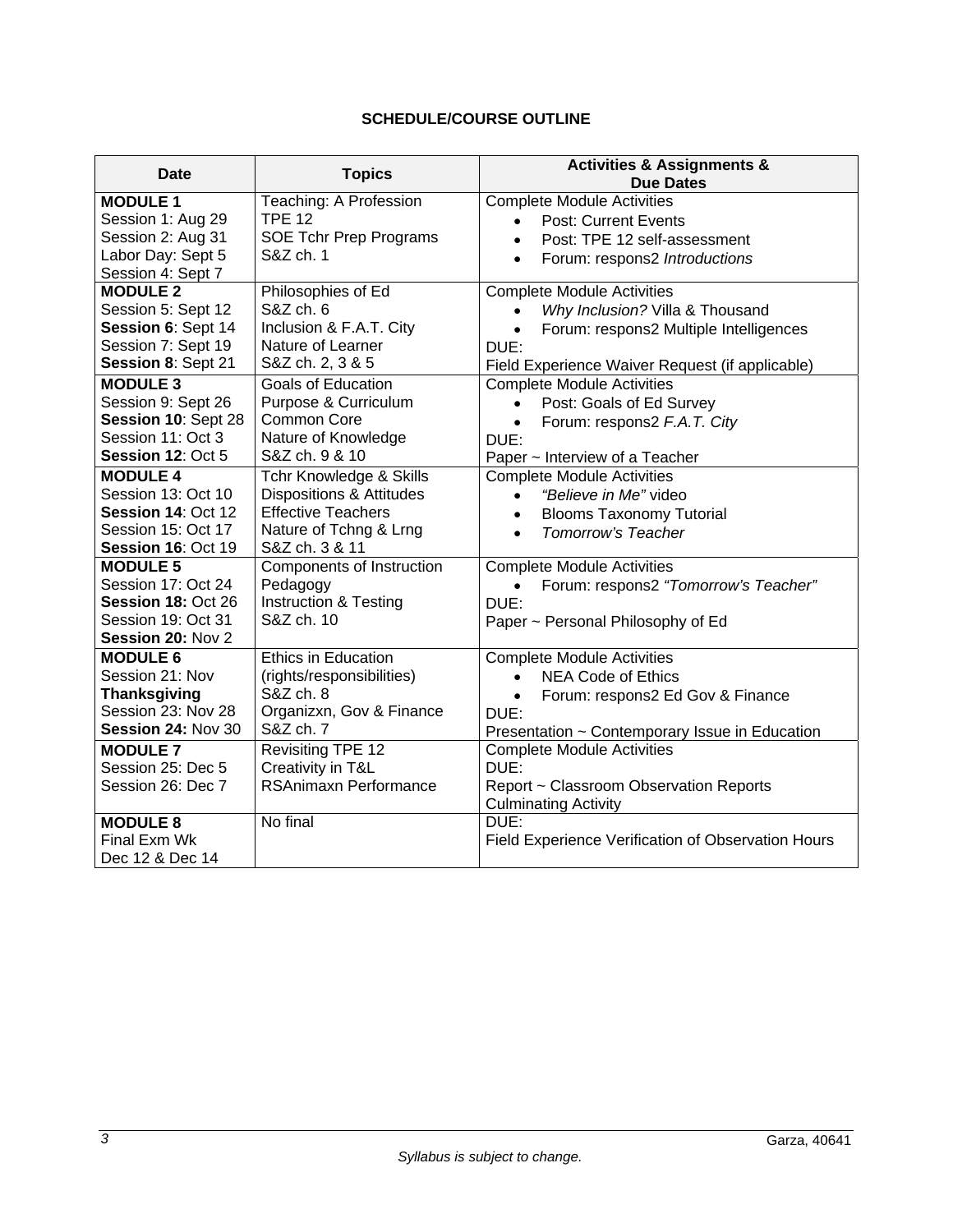## **COURSE REQUIREMENTS AND GRADED COURSE COMPONENTS**

# **Course Assignments**

Participation ~ All work for module activities must be completed by the last day of the module, unless otherwise specified. It is expected that students attend all modules and participate actively. For each module, complete all the online activities and participate in the class session on the CSUSM campus.

#### Paper ~ Interview of a Teacher

Write a paper that follows the required format based on an interview you conduct with a teacher. The purpose is the Interview of a Teacher assignment is to gain insights about the profession of teaching by analyzing the information gathered during an interview with a teacher. More details, including the paper format guidelines, are posted on cougar course (cc).

#### Paper ~ Personal Philosophy of Schooling, Learning and Teaching

Write a paper that follows and explicitly addresses every item in the philosophy of education template This is your opportunity to explore and explain your personal philosophy of education. More details, including the template, are posted on cc.

#### Report ~ Classroom Observation Reports

Write a report that follows the required format based on observations you conduct: a total of 4 reports on distinct educational settings. More details, including the report format guidelines, are posted on cc.

#### Presentation ~ Contemporary Issue in Education

You will research a specific issue in education with your team and develop a presentation of the material to share with your class colleagues. More details, including the reflection format guidelines, are posted on cc.

#### Culminating Activity

Instead of taking a final exam, you will write answers to a few specific questions that require you to apply what you have learned and which prompt you to explain how your thinking about the profession has developed both related to a specific issue in education and also related to a career in teaching.

### **Grading Standards**

#### Grading Scale

 $A = 95-100$ ,  $A = 90-94$ ,  $B = 87-89$ ,  $B = 83-86$ ,  $B = 80-82$ ,  $C = 77-79$ ,  $C = 73-71$ ,  $C = 70-72$ ,  $D = 60 - 69$ ,  $F = 0 - 59$ 

A minimum grade of C+ is required in EDUC 350 to qualify as prerequisite for admission to the Cal State San Marcos teacher credential program

Each written assignment will be graded approximately 80% on content (detail, logic, synthesis of information, depth of analysis, etc.), and 20% on mechanics (grammar, syntax, spelling, format, uniformity of citation).

Pass/Fail: Field Experience –verification of 40 hours of field experience (in public schools)

| <b>Module Activities</b>                                     | 20 |
|--------------------------------------------------------------|----|
| Paper ~ Interview of a Teacher                               | 20 |
| Paper ~ Philosophy of Schooling, Learning & Teaching         | 20 |
| Report ~ 4 Reports of Observations in Public School Settings | 20 |
| Presentation ~ Contemporary Issue in Education               | 10 |
| <b>Culminating Activity</b>                                  | 10 |
| Total Points Possible = 100 points                           |    |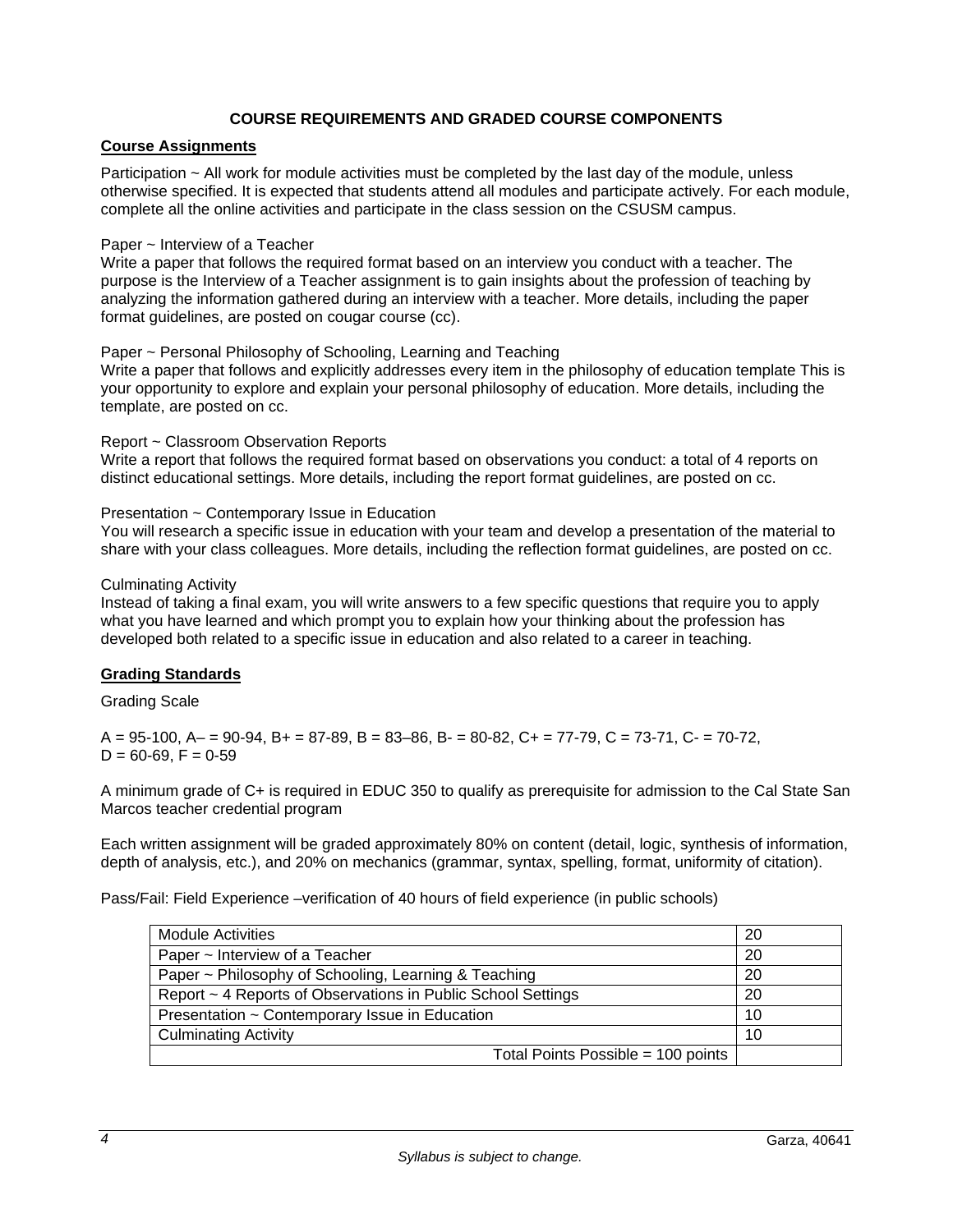# **School of Education/Course Attendance Policy**

Due to the dynamic and interactive nature of courses in the School of Education, all candidates (course participants) are expected to attend all classes and participate actively. At a minimum, candidates (course participants) must attend more than 80% of class time, or s/he may not receive a passing grade for the course at the discretion of the instructor. Individual instructors may adopt more stringent attendance requirements. Should the candidate (course participants) have extenuating circumstances, s/he should contact the instructor as soon as possible. *(Adopted by the COE Governance Community, December, 1997).*

# **Policy on Late/Missed Work**

All assignments should be submitted on time. All assignments must be uploaded to the cougar course to be considered for credit. Late assignments will not be accepted. Prior to the due date, students may request extensions for work to be submitted. Any extensions for assignments are by instructor permission only and permission must be secured via email from the instructor prior to the due date.

# **GENERAL CONSIDERATIONS**

# **CSUSM Academic Honesty Policy**

Students will be expected to adhere to standards of academic honesty and integrity, as outlined in the Student Academic Honesty Policy. All assignments must be original work, clear and error-free. All ideas/material that are borrowed from other sources must have appropriate references to the original sources. Any quoted material should give credit to the source and be punctuated accordingly.

Academic Honesty and Integrity: Students are responsible for honest completion and representation of their work. Your course catalog details the ethical standards and penalties for infractions. There will be zero tolerance for infractions. If you believe there has been an infraction by someone in the class, please bring it to the instructor's attention. The instructor reserves the right to discipline any student for academic dishonesty, in accordance with the general rules and regulations of the university. Disciplinary action may include the lowering of grades and/or the assignment of a failing grade for an exam, assignment, or the class as a whole.

Incidents of Academic Dishonesty will be reported to the Dean of Students. Sanctions at the University level may include suspension or expulsion from the University.

Refer to the full Academic Honesty Policy at: http://www.csusm.edu/policies/active/documents/Academic\_Honesty\_Policy.html

### **Plagiarism**

As an educator, it is expected that each candidate (course participant) will do his/her own work, and contribute equally to group projects and processes. Plagiarism or cheating is unacceptable under any circumstances. If you are in doubt about whether your work is paraphrased or plagiarized see the Plagiarism Prevention for Students website http://library.csusm.edu/plagiarism/index.html. If there are questions about academic honesty, please consult the University catalog.

### **Students with Disabilities Requiring Reasonable Accommodations**

Students with disabilities who require reasonable accommodations must be approved for services by providing appropriate and recent documentation to the Office of Disabled Student Services (DSS). This office is located in Craven Hall 4300, and can be contacted by phone at (760) 750-4905, or TTY (760) 750- 4909. Students authorized by DSS to receive reasonable accommodations should meet with their instructor during office hours or, in order to ensure confidentiality, in a more private setting.